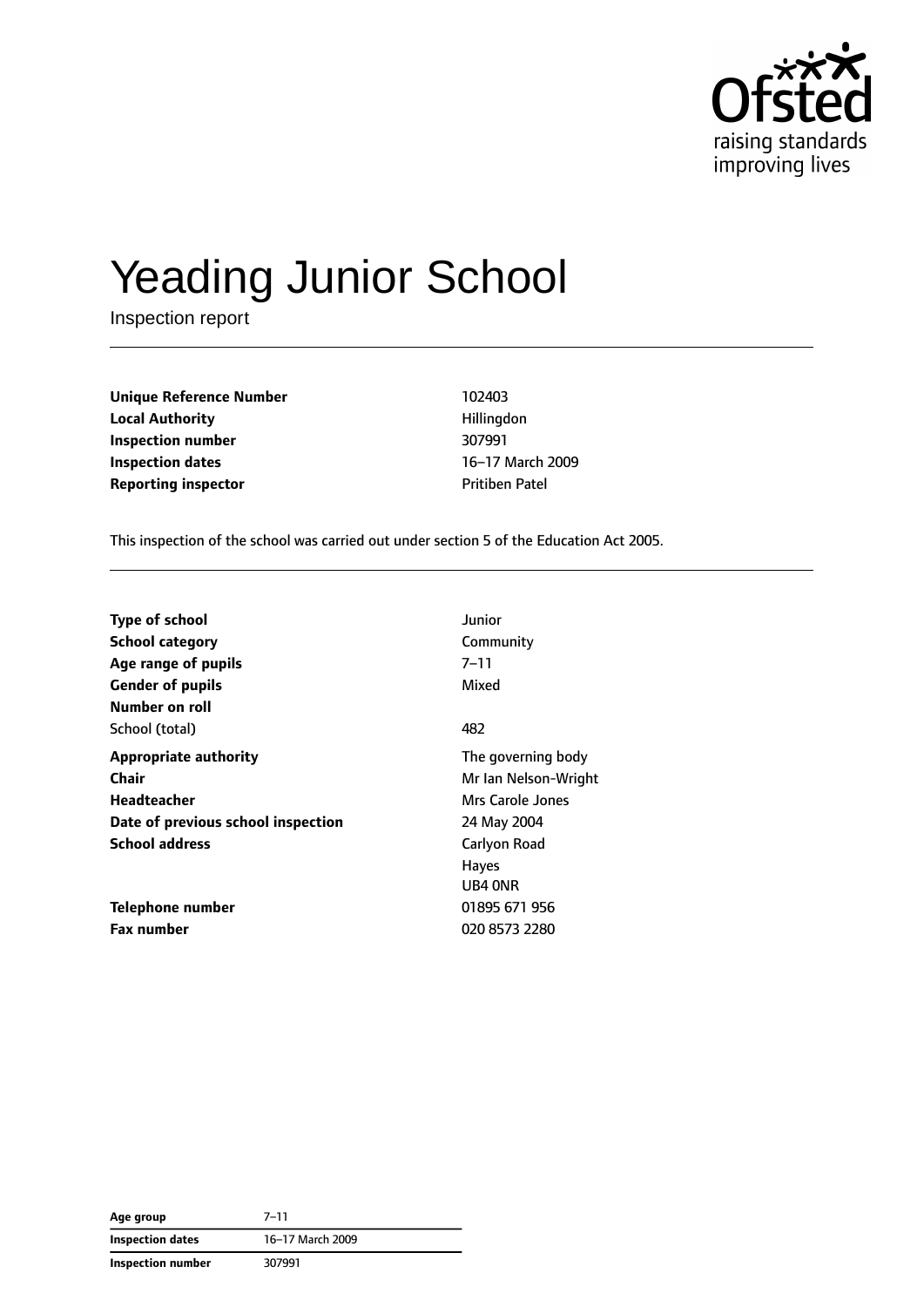.

<sup>©</sup> Crown copyright 2009

Website: www.ofsted.gov.uk

This document may be reproduced in whole or in part for non-commercial educational purposes, provided that the information quoted is reproduced without adaptation and the source and date of publication are stated.

Further copies of this report are obtainable from the school. Under the Education Act 2005, the school must provide a copy of this report free of charge to certain categories of people. A charge not exceeding the full cost of reproduction may be made for any other copies supplied.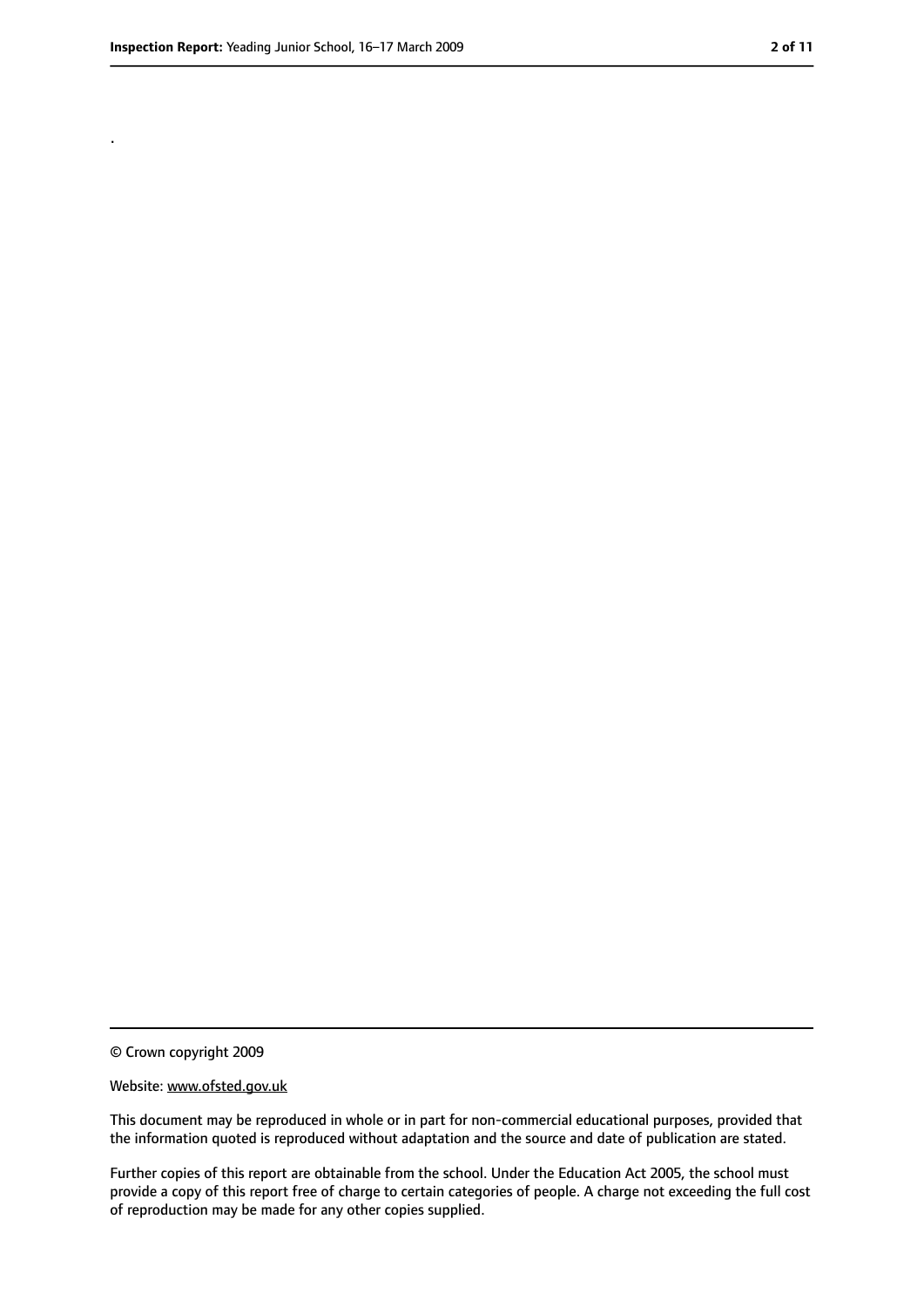# **Introduction**

The inspection was carried out by three Additional Inspectors.

## **Description of the school**

Yeading Junior is a large school. Pupils come from a wide range of backgrounds including Asian, Black British and White British. The proportion of pupils from minority ethnic backgrounds is nearly four times higher than the national picture. More pupils than are usually found speak English as an additional language. The main languages spoken are Punjabi, Somali, Tamil and Urdu. Eighty-eight pupils are at the early stages of learning to speak English. The percentage of pupils with learning difficulties and/ or disabilities, such as speech, language, communication, behavioural and social needs, including those with a statement of special educational needs, are above average. More pupils than usually found are entitled to free school meals. The school has Healthy Schools Status and was awarded the Activemark in 2008.

#### **Key for inspection grades**

| Grade 1 | Outstanding  |
|---------|--------------|
| Grade 2 | Good         |
| Grade 3 | Satisfactory |
| Grade 4 | Inadequate   |
|         |              |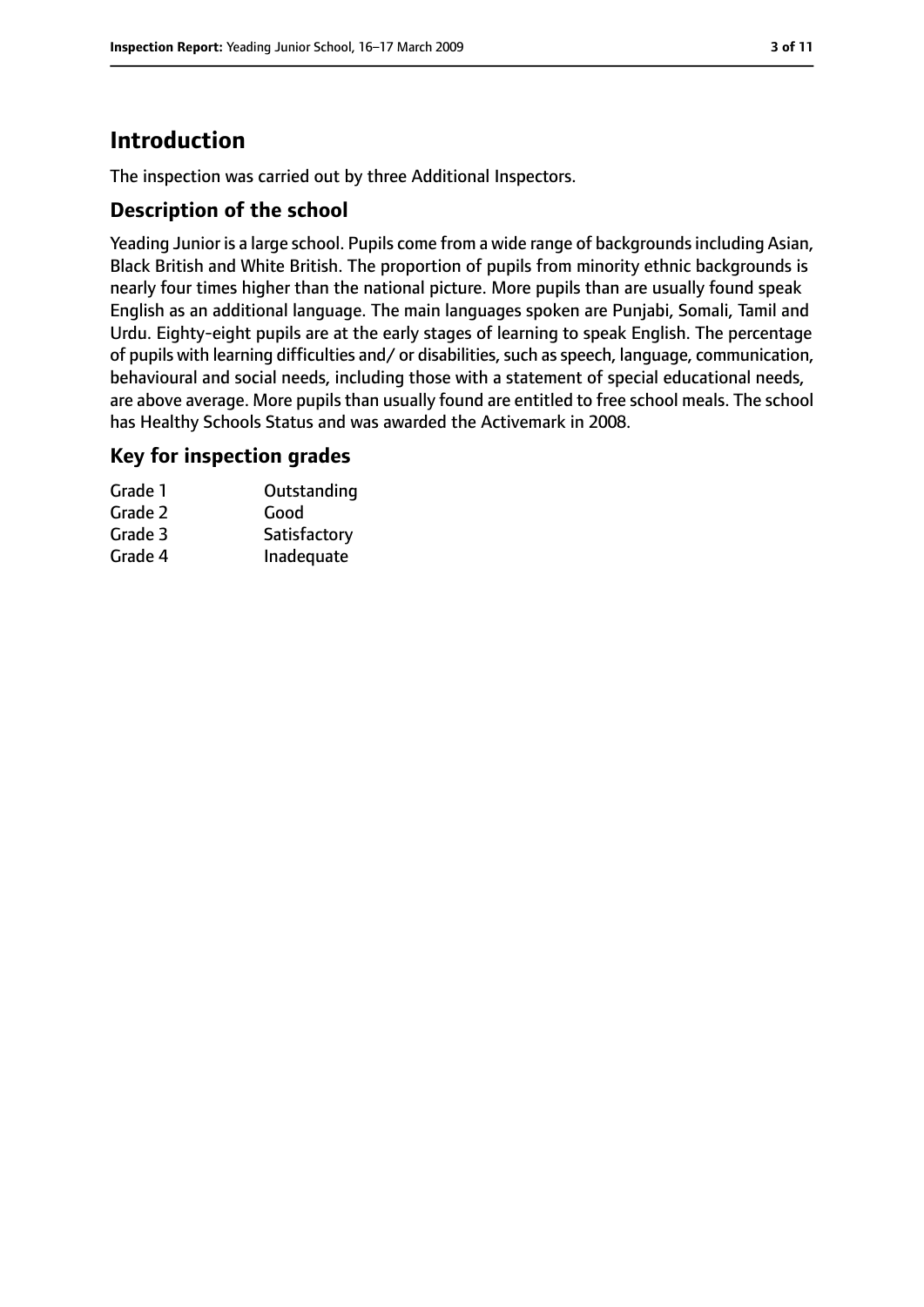# **Overall effectiveness of the school**

#### **Grade: 2**

Yeading is a good school where pupils make good progress. Pupils are the focus of all the decisions that are made at the school and, in turn, they contribute excellently to all aspects of school life. For example, they review the school improvement plan and take part in a wide range of competitions such as the 'Junior Young Chef'. The vast majority of parents hold the school in high regard and made very positive comments such as, 'My child is very happy at Yeading' and 'I would recommend the school to any parent.' A small minority expressed concerns about pupils' behaviour. However, the inspection team found no evidence to substantiate these concerns.

The personal development and well-being of pupils are outstanding. By the time pupils leave, they are mature and have very positive attitudes. This is because relationships throughout school are based on mutual respect and care for one another. Pupils' spiritual, moral, social and cultural development is outstanding. They celebrate a range of festivals, take part in reflection during assemblies and are extremely supportive of one another. Their adoption of healthy lifestyles is outstanding as they participate in a variety of clubs and activities such as growing their own food in the allotment, gardening club and taekwon-do. As a result, the school has attained the Healthy School Status and Activemark for work in sports. Pupils' adoption of safe practices is excellent. They have a very good understanding about how to keep themselves safe in the playground, for example, when using the climbing frame, as well as stranger danger and road safety. Pupils' contribution to the school is outstanding through the Pupil Forum and the Buddy system where older pupils look after younger pupils, and the running of their own clubs.

Partnerships are outstanding. For example, the school takes the lead within a collaboration of schools offering a range of opportunities and projects for both pupils and their families such as in literacy and information and communication technology (ICT). Very good links have been developed with the library, which helps with curriculum resources, as well as with social work students from Brunel University who support pupils with individual needs.

The headteacher provides strong leadership and sets clear direction for the school. She is very well supported by staff who work collaboratively as a team. The school development plan is robust, identifies relevant priorities and is used to drive improvements forward well. Subject leaders are new to their posts and it will take time to embed their roles before their impact on pupils' progress can be fully measured. Areas from the last inspection have been successfully addressed. Support staff are deployed well. Pupils' behaviour is outstanding because staff have high expectations and positive behaviour is rewarded through, for example, 'Weekly Class Behaviour Awards'. Provision for pupils from minority ethnic backgrounds is strong. They have individual plans that detail the support they require.

Pupils' standards on entry to the school in Year 3 are below average. They make good progress during their time at school and attain broadly average standards closely in line with the national picture. Most-able pupils are attaining less well in comparison to pupils nationally and this is a current focus for the school. The above-average proportion of pupils with English as an additional language and learning difficulties and/ or disabilities make good progress because of the careful monitoring of progress and the strong support they receive. Pupils' good progress in basic skills, as recognised by the Basic Skills Quality Mark, along with their very good maturity, ensures that they are well prepared for secondary school.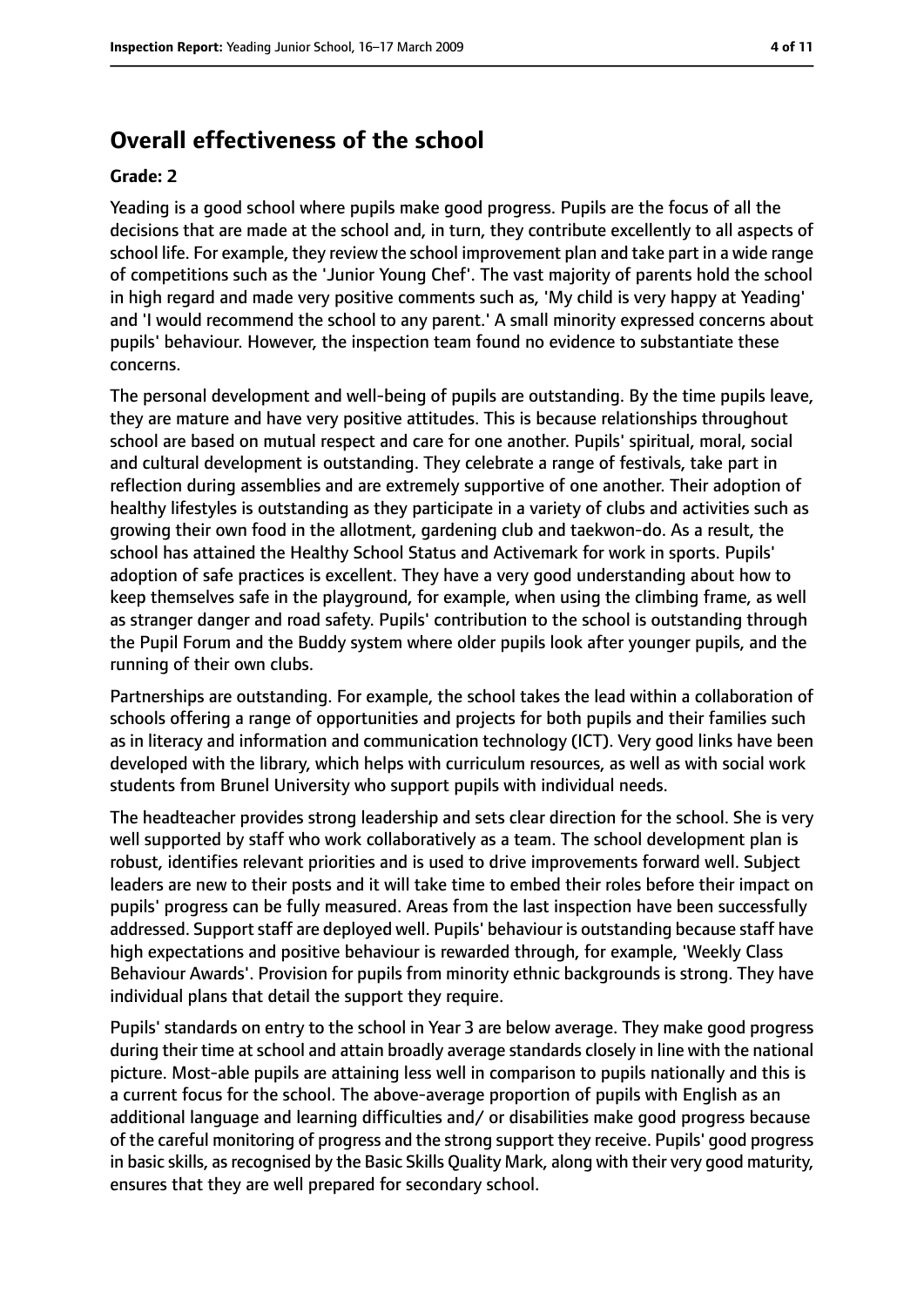Pupils make good academic progress because the quality of teaching and learning are good. Relationships between staff and pupils are excellent. Teachers explain learning intentions well to pupils so that they have a clear understanding about what it is they are learning. Teachers work hard to ensure that classrooms are stimulating and interesting places for pupils in which to learn. However, the most-able pupils are not consistently challenged in all lessons and this has a negative impact on their enthusiasm to learn.

The curriculum is outstanding. It is well planned and stimulating for pupils. Enrichment activities such as themed weeks, visits and visitors all contribute to pupils' outstanding enjoyment.

Pastoral care and support for pupils are outstanding. Safeguarding issecurely in place. Induction procedures for pupils new to the school are excellent. Academic monitoring is outstanding. Pupils' progress is regularly tracked and appropriate support provided for those that require it. Pupils know what to do to improve their work because teachers' marking is detailed and informs them about what they need to do next.

Capacity for the school to move forward is good based on a track record of rising standards and strong leadership from the headteacher.

## **What the school should do to improve further**

- Improve teaching and learning by ensuring that the most-able pupils are consistently challenged in all lessons.
- Ensure subject leaders are helped to develop fully in their roles in order to maximise their impact on pupils' progress.

# **Achievement and standards**

#### **Grade: 2**

Pupils make good progress and attain broadly average standards by the end of Year 6. There is a trend of year-on-year improvement in standards in English, mathematics and science. Assessment information for 2008 shows that more-able pupils did not attain as well as pupils nationally. The school is addressing this by working closely with otherschoolsto extend provision and entering pupils in writing competitions in order to raise their aspirations. Groups of pupils, such as those from Asian backgrounds, attain in line with their peers due to the well thought out support they receive. The gap in the attainment of Black African pupils is closing in English due to the school's work on writing and other successful initiatives such as the 'Boys into Books Campaign'. The school is currently addressing the attainment of Black African pupils in mathematics by focusing on mathematical vocabulary, and coaching parents about how they can best support pupils with their learning in mathematics at home.

# **Personal development and well-being**

#### **Grade: 1**

Pupils show great enjoyment for all aspects of school life and they talk enthusiastically about lessons, their teachers, after school clubs and the opportunities they have to take responsibility. Through the Pupil Forum, peer mediators and the house systems, pupils have excellent opportunities to have their voice heard and to make a real difference to school life. Pupils take their roles very seriously and through their involvement in local and national initiatives such as Anti Bullying Week, the pupils show outstanding support for each other. They demonstrate an excellent understanding of how to lead healthy lives and keep themselves safe. Their behaviour is very good in and out of lessons. Attendance is good and has improved due to the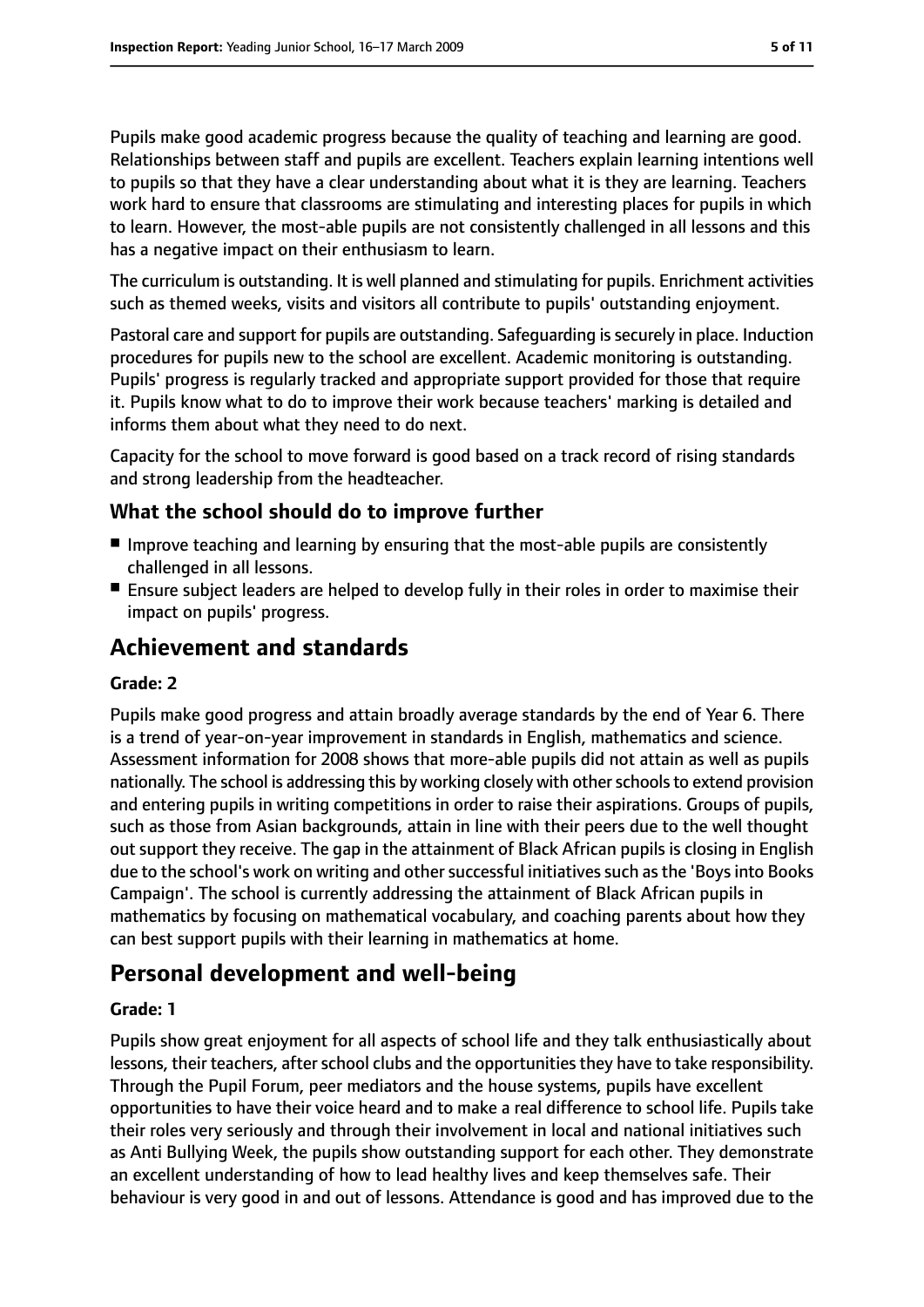successful strategies the school has implemented. Pupils' spiritual, moral, social and cultural development is outstanding. Daily whole-school assemblies make a positive contribution to the pupils' spiritual development and levels of self-esteem. Pupils have outstanding cultural understanding through their links with the wider community and curriculum enrichment opportunities such as International Week. By the time pupils leave the school they are mature individuals, fully aware of their options for the future and able to speak confidently and clearly about their aspirations.

# **Quality of provision**

## **Teaching and learning**

#### **Grade: 2**

Strengths of teaching include well-paced activities, incisive questioning and the attention that is given to the needs of most individual pupils. These features are underpinned by the collaborative approach taken by teachers and support staff, who work effectively within teams and provide well-focused support when pupils are working in groups. Learning is also promoted well by detailed planning and very good use of precise learning targets, which successfully extend pupils' knowledge and skills and involve them in their learning. However, on occasion introductions are too long and although teachers use assessment information to plan different work for the most-able pupils, this in not effective in all lessons. As a result, the most-able pupils do not always make the progress they could in all lessons, as they are not sufficiently challenged. Teachers use marking very well to provide pointers for improvement. In lessons pupils confidently explain what they are learning and how they are going to improve. They work very well together in pairs and groups and willingly share their findings.

Information and communication technology, including interactive whiteboards, are used effectively to support learning and engage pupils in a range of learning opportunities in several subjects including literacy and art.

#### **Curriculum and other activities**

#### **Grade: 1**

The high quality of displays provides an insight into the richness of pupils' learning experiences. It provides an exceptionally good balance between basic skills in literacy and numeracy, and the development of pupils' performance and creative skills in subjects such as physical education, music and art. One parent accurately commented, 'There are many extra-curricular activities.' Examples include football, sewing and friendship club. The teaching of French and other languages adds a further dimension. The breakfast club is very much enjoyed by the pupils as they take part in creative activities such as decorating wooden spoons as well as completing their homework. The school makes particularly effective use of visits and visitors to enrich pupils' experiences and extend their learning such as sports coaches and faith groups.

The curriculum continues to be adapted in order to raise standards in English and mathematics. For example, the school is giving pupils more experience of writing for different purposes and focusing on appropriate use of vocabulary and punctuation in order to raise standards in writing. In mathematics there is an increased focus on vocabulary and solving problems.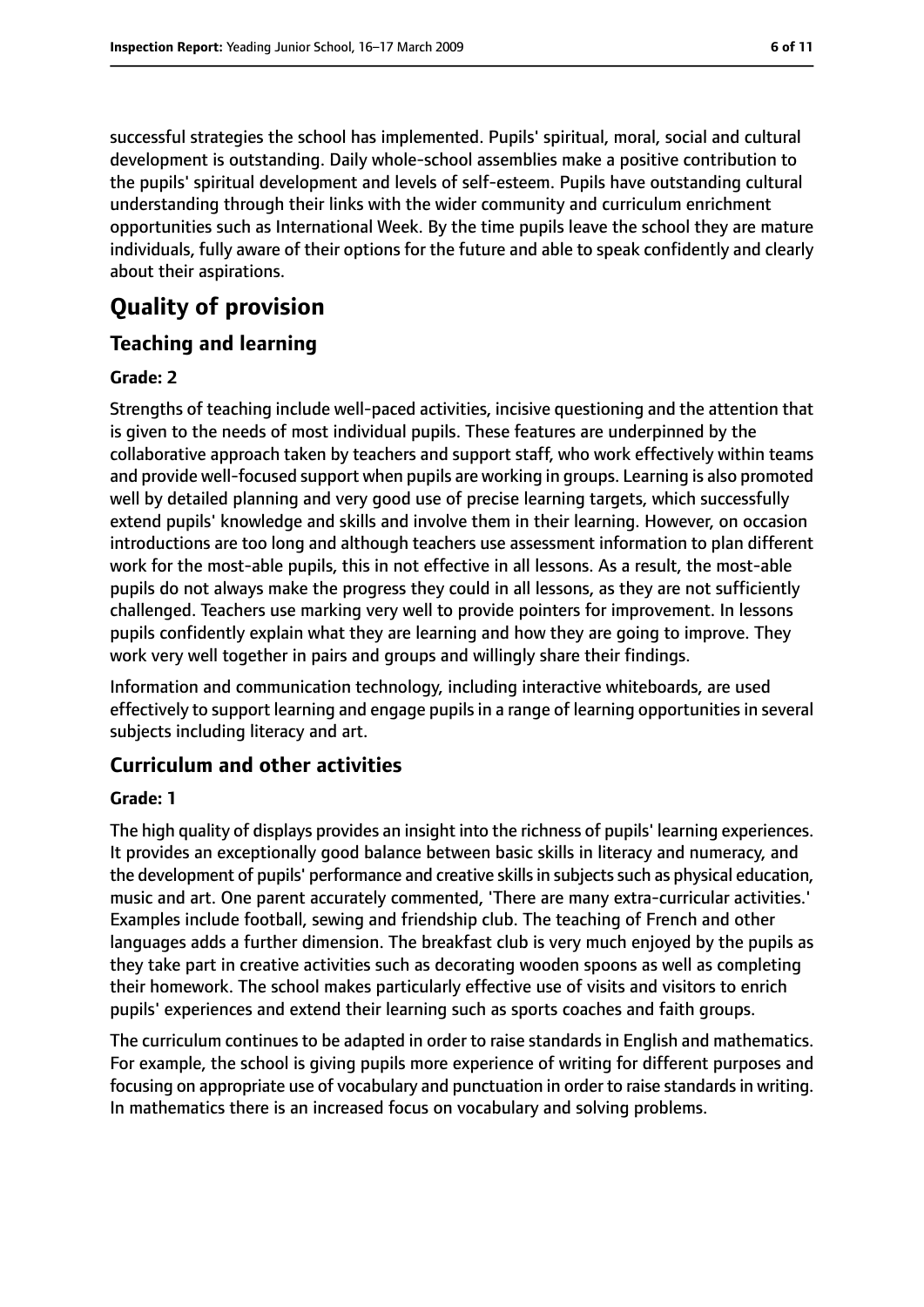## **Care, guidance and support**

#### **Grade: 1**

Pupils are nurtured and supported throughout the school, enabling them to mature into sensible young people who gain excellent personalskillsin preparation for life ahead. There are excellent links with outside agencies to ensure pupils' health, safety and welfare. Safeguarding and child protection procedures are rigorously applied. Pupils say they are very well cared for and that there is always someone to turn to if they encounter difficulties or have worries, for example Learning Mentors, Peer Mediators or Buddies. The school provides the pupils with excellent academic guidance and support through feedback and marking. This helps pupils to understand what they need to do to improve. Older pupils are learning to assess their own work. Target-setting is challenging and as they get older, pupils have a growing awareness of the level at which they are working. There are very strong systems to aid the induction of new pupils, and they soon make friends and settle to school routines with the help of buddies. Pupils who find learning more difficult or those at the early stage of learning English are supported very well and, as a result, they make good progress.

# **Leadership and management**

#### **Grade: 2**

Leadership and management are good. The headteacher works very hard to ensure that pupils attending the school have many interesting and valuable experiences. For example, pupils presented their work on peer mediation at Brunel University and other pupils travelled to 11, Downing Street to receive the Diana Award in recognition for their work in helping their peers. The headteacher's excellent work in actively promoting community cohesion is outstanding and in doing so, she has improved choices and experiences for pupils. For example, through the Community House pupils have been involved in family learning projects with their parents in literacy and ICT. Pupils have an excellent understanding of the cultures of their peers because of the celebration of many festivals including Black History Month as well as international links with a school in Belize. There have been well-planned changes to the roles of the subject leaders. The school recognises that they will need time to develop their roles before their impact on pupil progress can be fully measured.

Governors contribute well to school life. They are highly skilled, share their valuable expertise with the school and are very supportive. Governors are involved in the recruitment of staff, liaise with parents and contribute to the school improvement plan. They are working on developing their understanding of pupil progress data.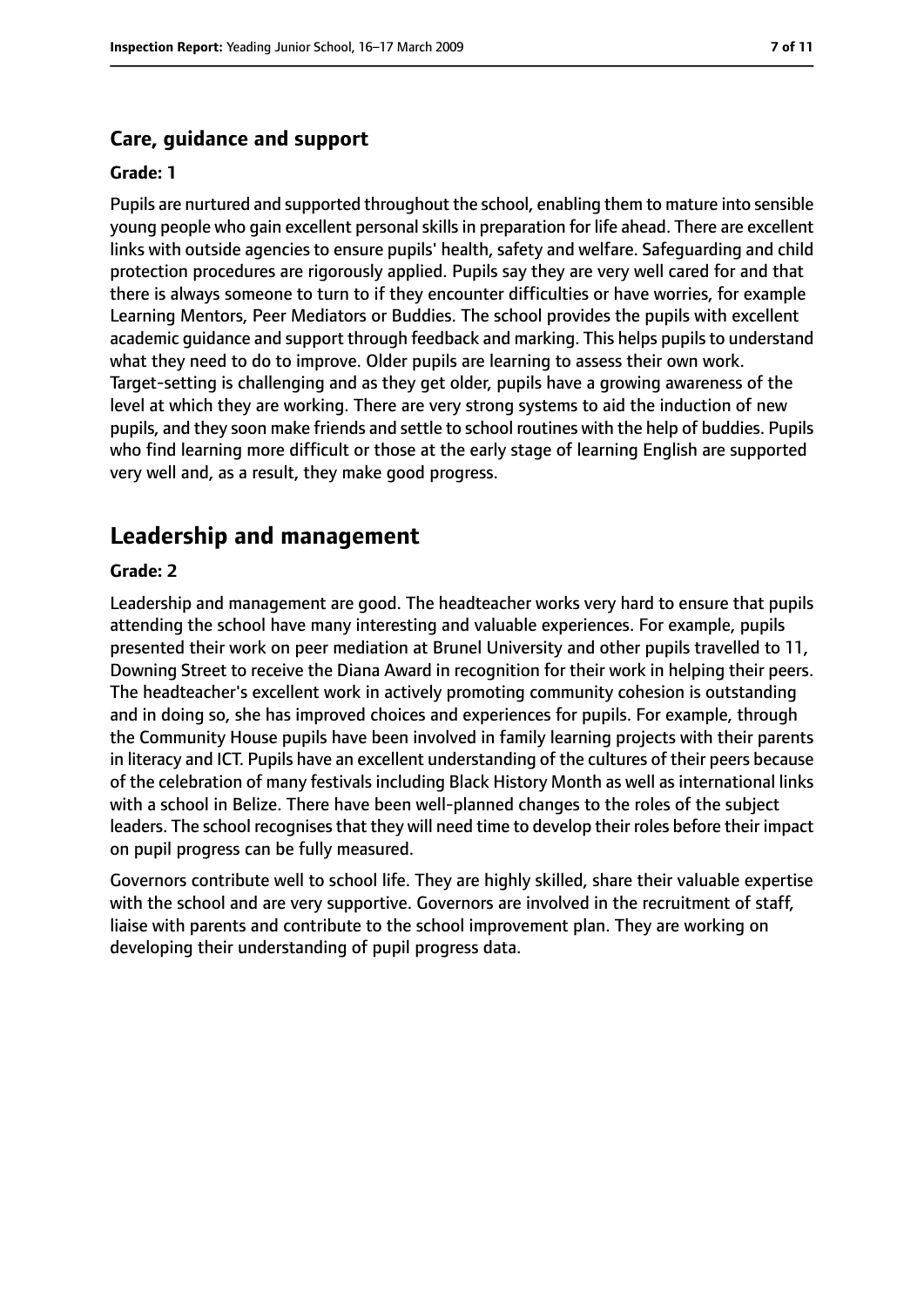**Any complaints about the inspection or the report should be made following the procedures set out in the guidance 'Complaints about school inspection', which is available from Ofsted's website: www.ofsted.gov.uk.**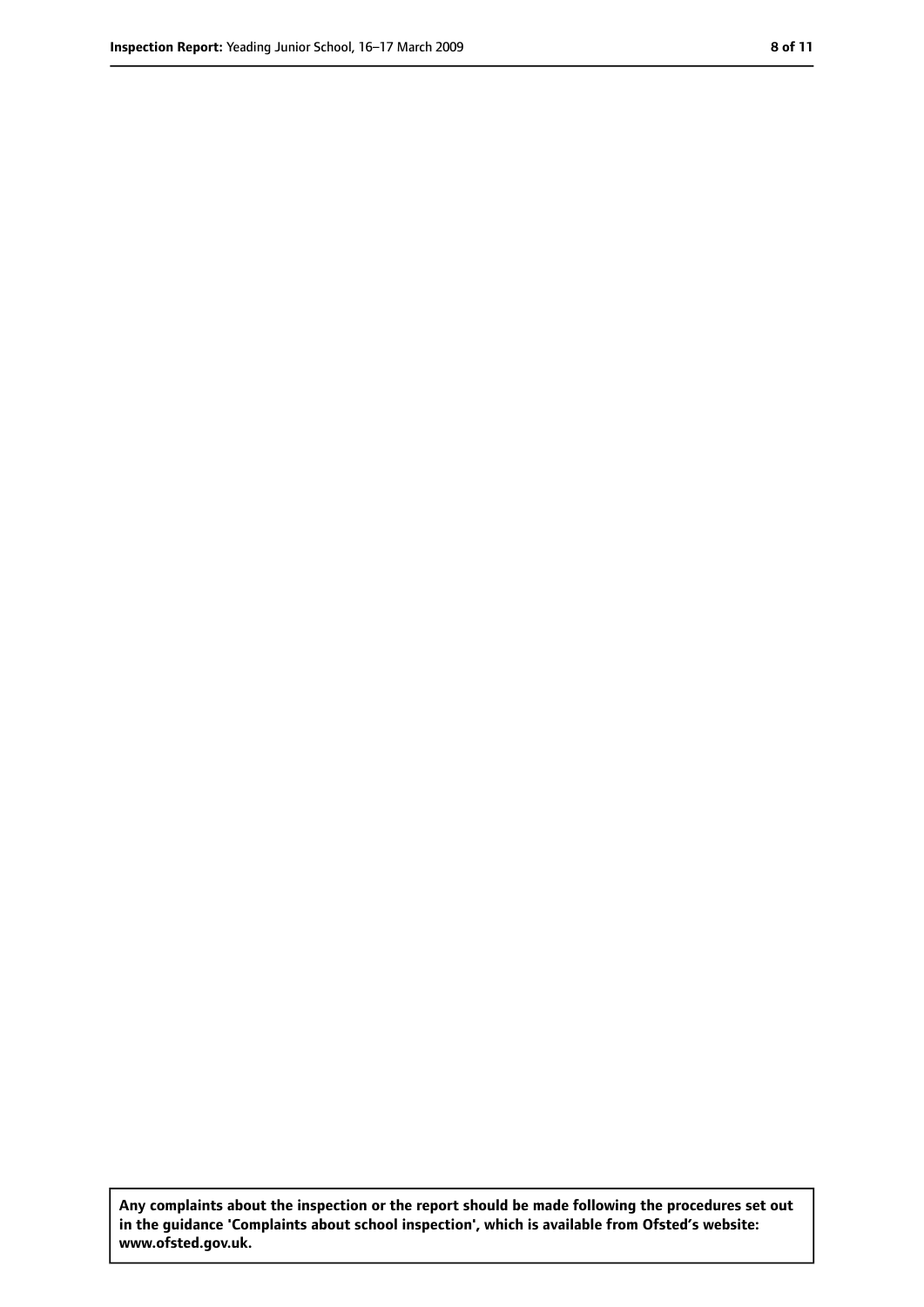# **Inspection judgements**

| ˈ Key to judgements: grade 1 is outstanding, grade 2 good, grade 3 satisfactory, and | <b>School</b>  |
|--------------------------------------------------------------------------------------|----------------|
| arade 4 inadequate                                                                   | <b>Overall</b> |

## **Overall effectiveness**

| How effective, efficient and inclusive is the provision of<br>education, integrated care and any extended services in meeting the<br>needs of learners? |     |
|---------------------------------------------------------------------------------------------------------------------------------------------------------|-----|
| Effective steps have been taken to promote improvement since the last<br>inspection                                                                     | Yes |
| How well does the school work in partnership with others to promote learners'<br>well being?                                                            |     |
| The capacity to make any necessary improvements                                                                                                         |     |

# **Achievement and standards**

| How well do learners achieve?                                                                                 |  |
|---------------------------------------------------------------------------------------------------------------|--|
| The standards <sup>1</sup> reached by learners                                                                |  |
| How well learners make progress, taking account of any significant variations  <br>between groups of learners |  |
| How well learners with learning difficulties and/or disabilities make progress                                |  |

## **Annex A**

<sup>&</sup>lt;sup>1</sup>Grade 1 - Exceptionally and consistently high; Grade 2 - Generally above average with none significantly below average; Grade 3 - Broadly average to below average; Grade 4 - Exceptionally low.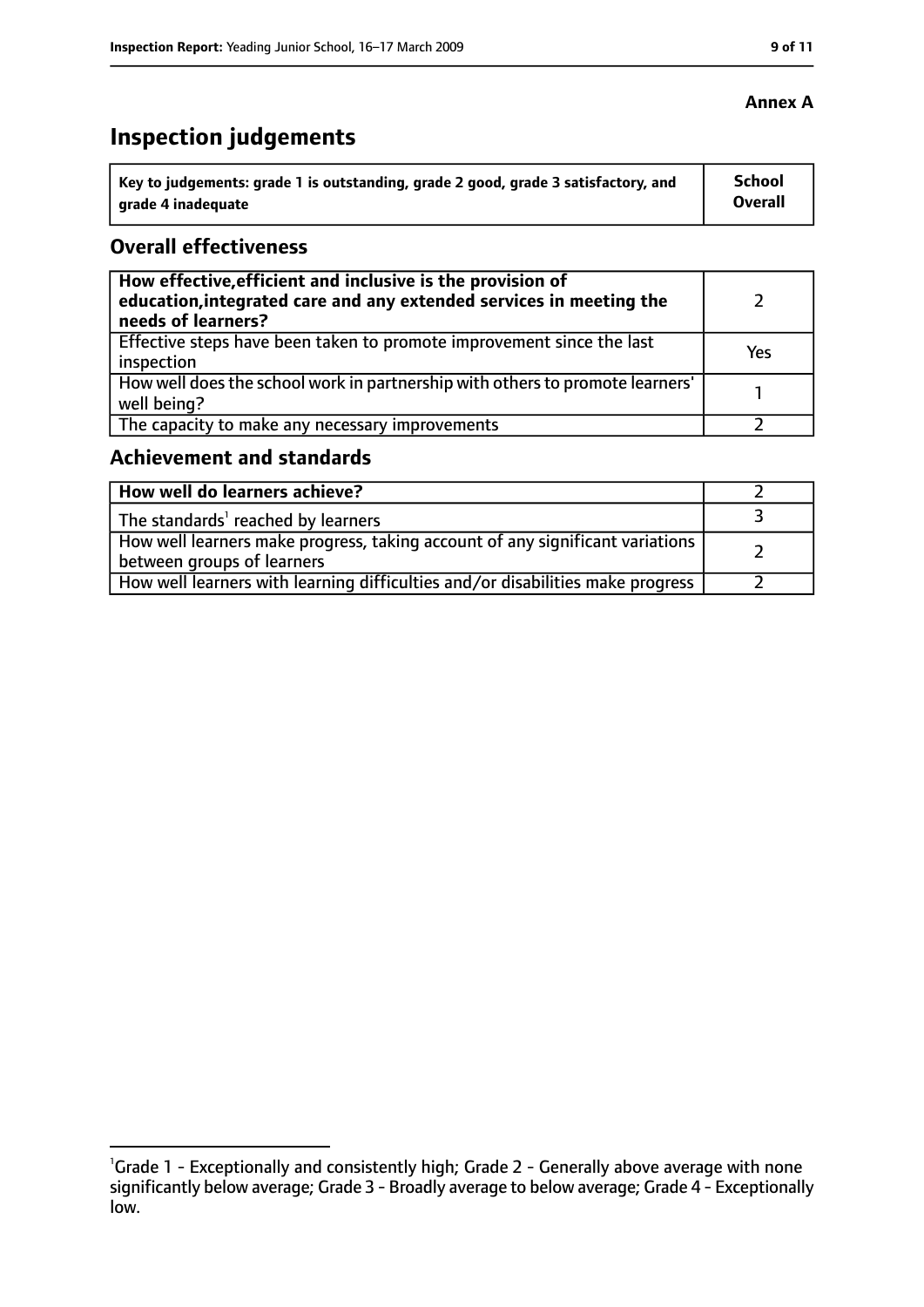# **Personal development and well-being**

| How good are the overall personal development and well-being of the<br>learners?                                 |  |
|------------------------------------------------------------------------------------------------------------------|--|
| The extent of learners' spiritual, moral, social and cultural development                                        |  |
| The extent to which learners adopt healthy lifestyles                                                            |  |
| The extent to which learners adopt safe practices                                                                |  |
| The extent to which learners enjoy their education                                                               |  |
| The attendance of learners                                                                                       |  |
| The behaviour of learners                                                                                        |  |
| The extent to which learners make a positive contribution to the community                                       |  |
| How well learners develop workplace and other skills that will contribute to<br>their future economic well-being |  |

# **The quality of provision**

| How effective are teaching and learning in meeting the full range of<br>learners' needs?              |  |
|-------------------------------------------------------------------------------------------------------|--|
| How well do the curriculum and other activities meet the range of needs and<br>interests of learners? |  |
| How well are learners cared for, quided and supported?                                                |  |

# **Leadership and management**

| How effective are leadership and management in raising achievement<br>and supporting all learners?                                              |     |
|-------------------------------------------------------------------------------------------------------------------------------------------------|-----|
| How effectively leaders and managers at all levels set clear direction leading<br>to improvement and promote high quality of care and education |     |
| How effectively leaders and managers use challenging targets to raise standards                                                                 |     |
| The effectiveness of the school's self-evaluation                                                                                               |     |
| How well equality of opportunity is promoted and discrimination eliminated                                                                      |     |
| How well does the school contribute to community cohesion?                                                                                      |     |
| How effectively and efficiently resources, including staff, are deployed to<br>achieve value for money                                          |     |
| The extent to which governors and other supervisory boards discharge their<br>responsibilities                                                  |     |
| Do procedures for safeguarding learners meet current government<br>requirements?                                                                | Yes |
| Does this school require special measures?                                                                                                      | No  |
| Does this school require a notice to improve?                                                                                                   | No  |